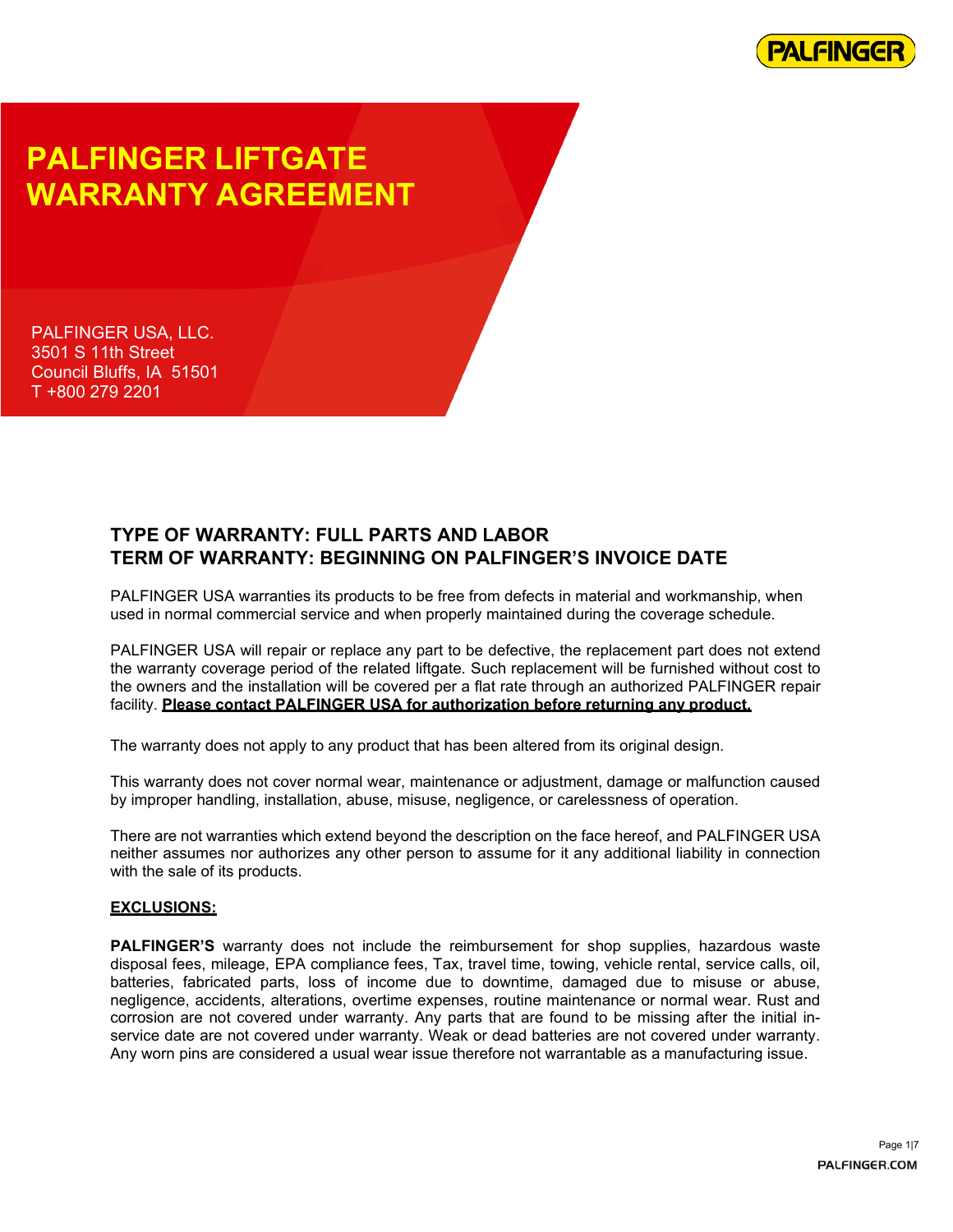

Hydraulic lines and hoses kink, bent or damaged from rubbing on truck body or liftgate is not covered. The tightening of loose fittings, electrical connections and fasteners are to be considered a maintenance issue, therefore not covered under warranty. Water damage, corrosion, low or contaminated fluids, due to other than visible leaks are not covered under warranty.

No other warranty, express or implied (including, but not limited to warranties of merchantability or fitness for a particular purpose) has been made or exists. Without limiting, the foregoing, **except as otherwise provided herein, the company: (1) Undertakes no responsibility for the quality or performance of the goods (2) Assumes no responsibility that the goods will be fit for any particular application.**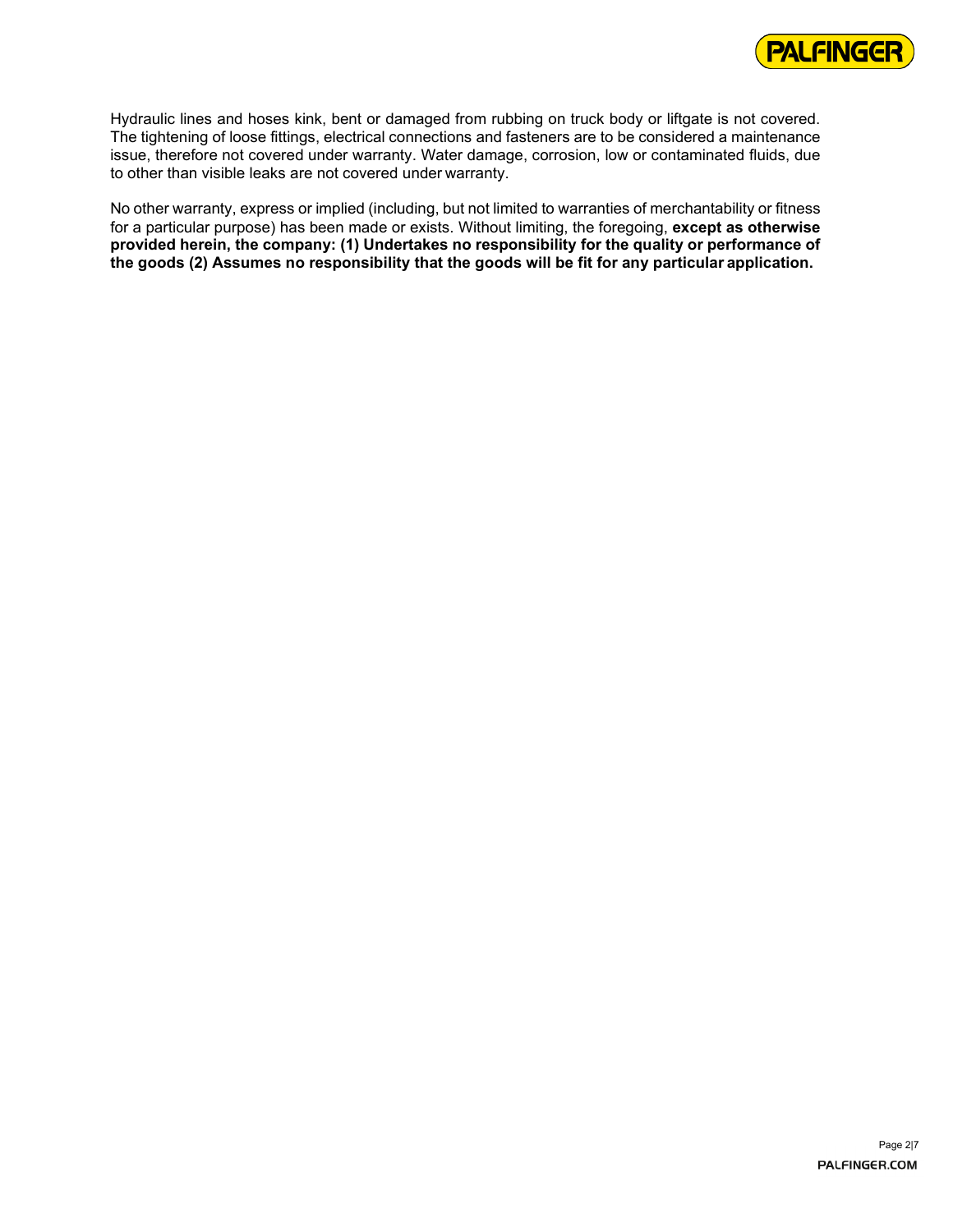

### **LIFTGATE WARRANTY PROCEDURES**

#### **PARTS & LABOR**

- 1. Warranty work or claims will be made by authorized **PALFINGER USA** Distributors or Service **Centers**
- 2. Warranty work performed per the flat rate schedule will not need authorization. If the problem cannot be solved or flat rate labor is not listed, contact PALFINGER USA for assistance.
- 3. Parts or materials sent out for warranty repair purpose will be invoiced and a credit will be issued upon return of defective parts. Parts used for inventory will be replaced. Return Merchandise Authorization number (**R.M.A**.), serial number, and manufactured date must be included for parts which are required to be returned.
- 4. All claims shall be paid according to **PALFINGER's** flat rate schedule.
- 5. PALFINGER USA will pay the ground freight for replacement parts under warranty. Special shipping charges such as overnight and freight for returned parts will be the responsibility of the customer.
- 6. Only PALFINGER USA O.E.M. parts will be warranted.
- 7. Rebuilt parts will be sent as warranty replacement at **PALFINGER's** discretion

Warranty and Technical assistance is available from **PALFINGER's** toll-free customer service lines from 7:00 am to 5:00 pm PST 1-888-774-5844 Option 5 or 562-252-0406 and 562-252-0407

All warranty claims must be received within **30 days** of repair or replacement. Including the following required information:

- 1. Liftgate model number
- 2. Liftgate serial number
- 3. Description of problem
- 4. Itemized bill of repair with a breakdown of the number of hours to perform warranty work and labor charges per repair
- 5. Parts used for repair with **PALFINGER'S** part number
- 6. RMA #, order or invoice number of parts provided or purchased for repairs
- 7. Contact at **PALFINGER USA**, if applicable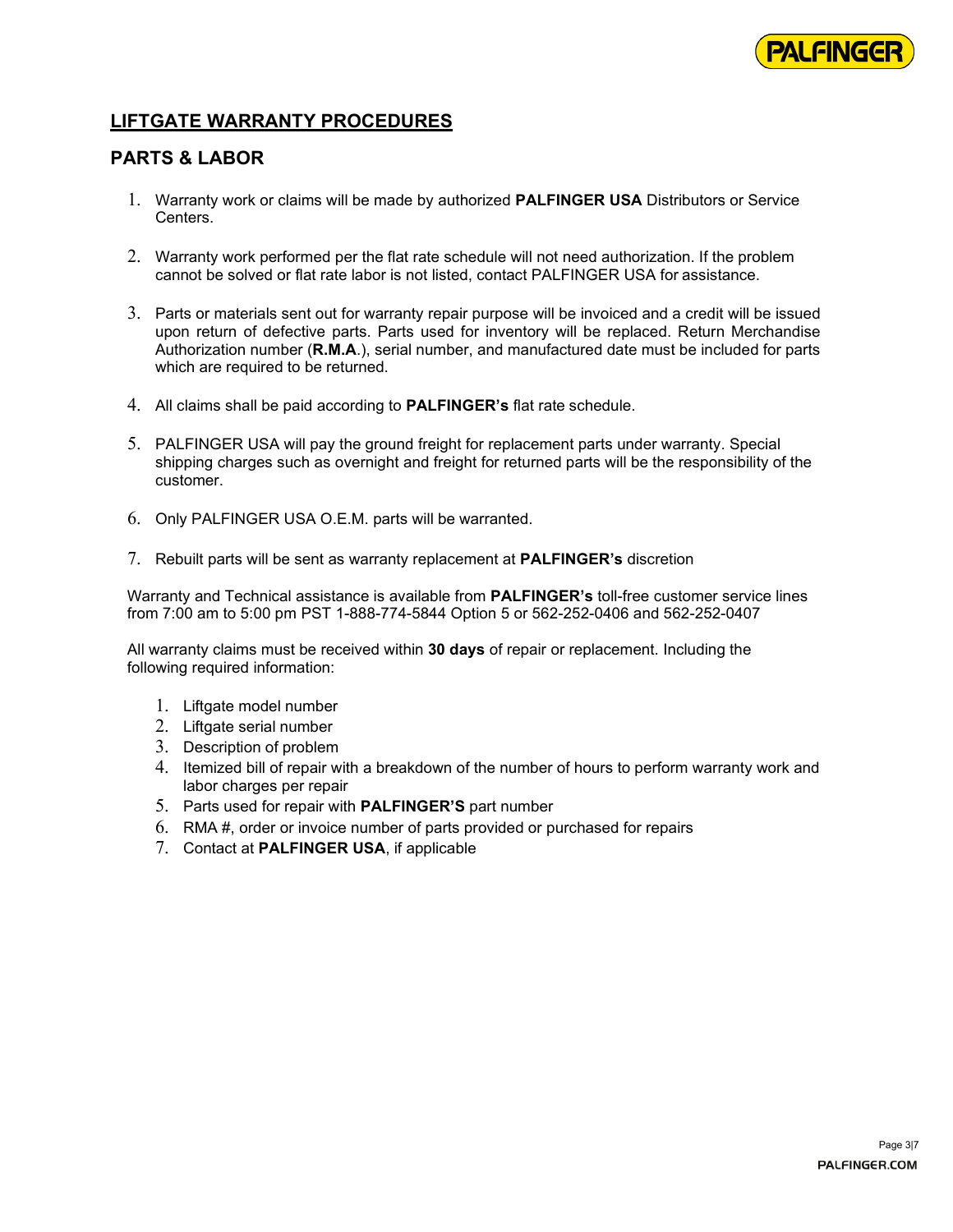

### **ORDERING SPARE PARTS, REPAIRS**

### **TYPE OF WARRANTY: PARTS REPLACEMENT ONLY TERM OF WARRANTY: 1 YEAR FROM DATE OF PURCHASE**

#### **SPARE PARTS**

In order to guarantee quick delivery, please be sure to include the following when placing orders.

- 1. Liftgate model & serial number
- 2. Designation and number of the part in accordance with the spare parts list
- 3. Designation and number marked on the individual component (if available)

#### **ORDERING SPARE PARTS**

- 1. For single order \$50.00 minimum in parts.
- 2. All parts going parcel post will be shipped by ground, freight free, when total partsorder exceeds \$1500.00.
- 3. Call parts department toll free 888-774-5844
- 4. All UPS shipments received by 2:30 p.m. (Pacific Standard Time) will ship the same day.

#### **RETURN OF SPARE PARTS**

- 1. To receive credit on returned parts, the original purchase date must be within 6 months.
- 2. Parts must be received in **new condition**. Any part received not in new condition will be subject to inspection and possible refusal if a part cannot be brought back to new condition. The cost of rework will be deducted from the credit amount.
- 3. All parts being returned must have **R.M.A. (**Return Merchandise Authorization number), a copy of the original invoice, and a detailed packing list of returned parts. All returned parts are subject to a 20% restockingcharge
- 4. **R.M.A.** numbers will be issued by the parts department and are valid for 30 days. All returned **R.M.A.** parts must be returned to PALFINGER USA by prepaid freight or by call tag authorized by PALFINGER

#### *ALL PALFINGER USA PARTS ARE COVERED FOR ONE YEAR FROM THE DATE OF PURCHASE AGAINST DEFECTS IN MATERIAL AND WORKMANSHIP.*

#### **PALFINGER PART RETURN REQUEST**

For quality control purposes and to be able to receive credit from our Vendors, PALFINGER requires the return of some types of parts for credit to be given, here are some examples but not limited to:

- Hydraulic cylinders
- Structural components
- Pump and Motor Assemblies
- PC Boards

If requests are not returned, no credit is given.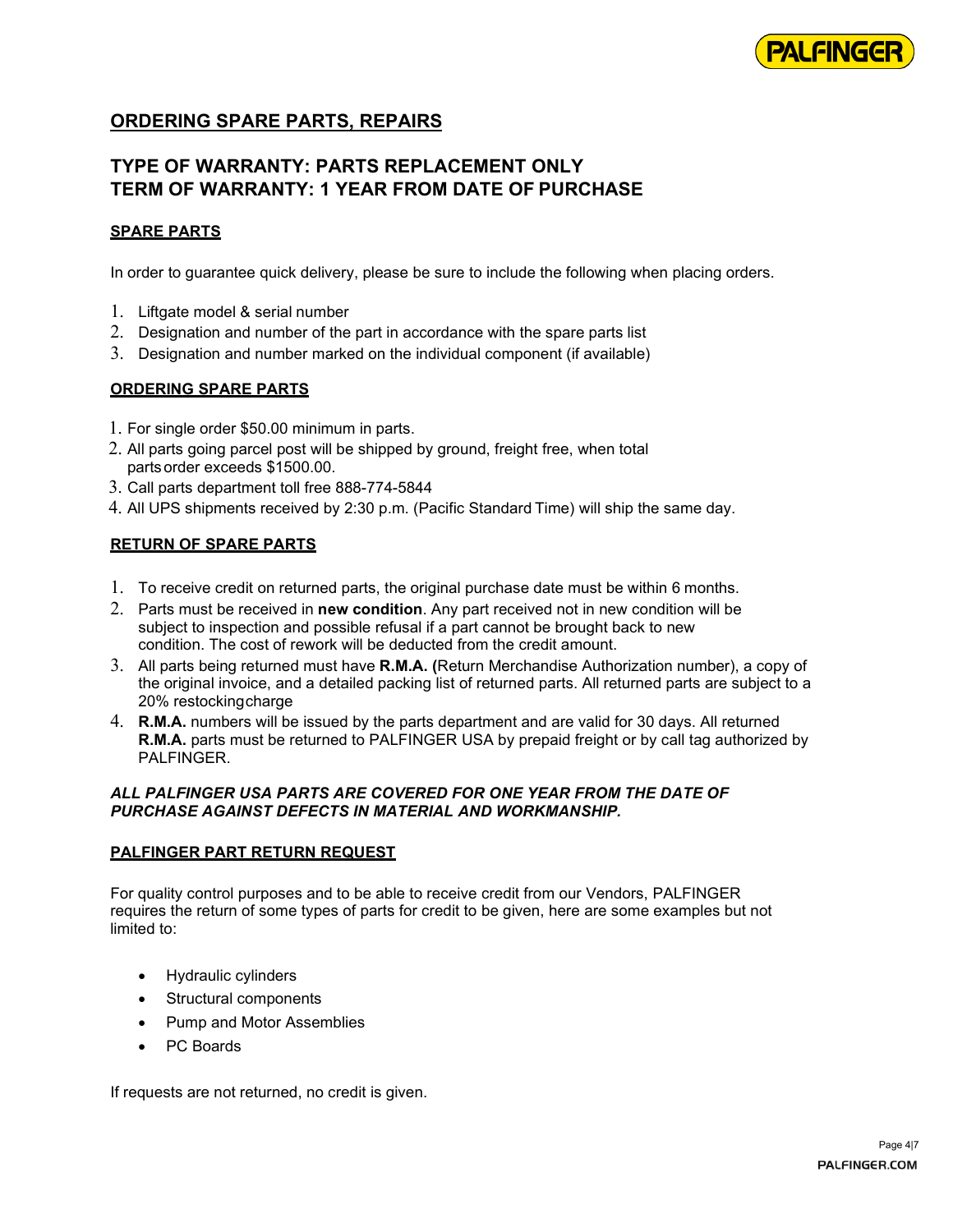

### **REPAIRS**

Parts sent to us to repair must be accompanied by a letter giving details and a scope of repairs required.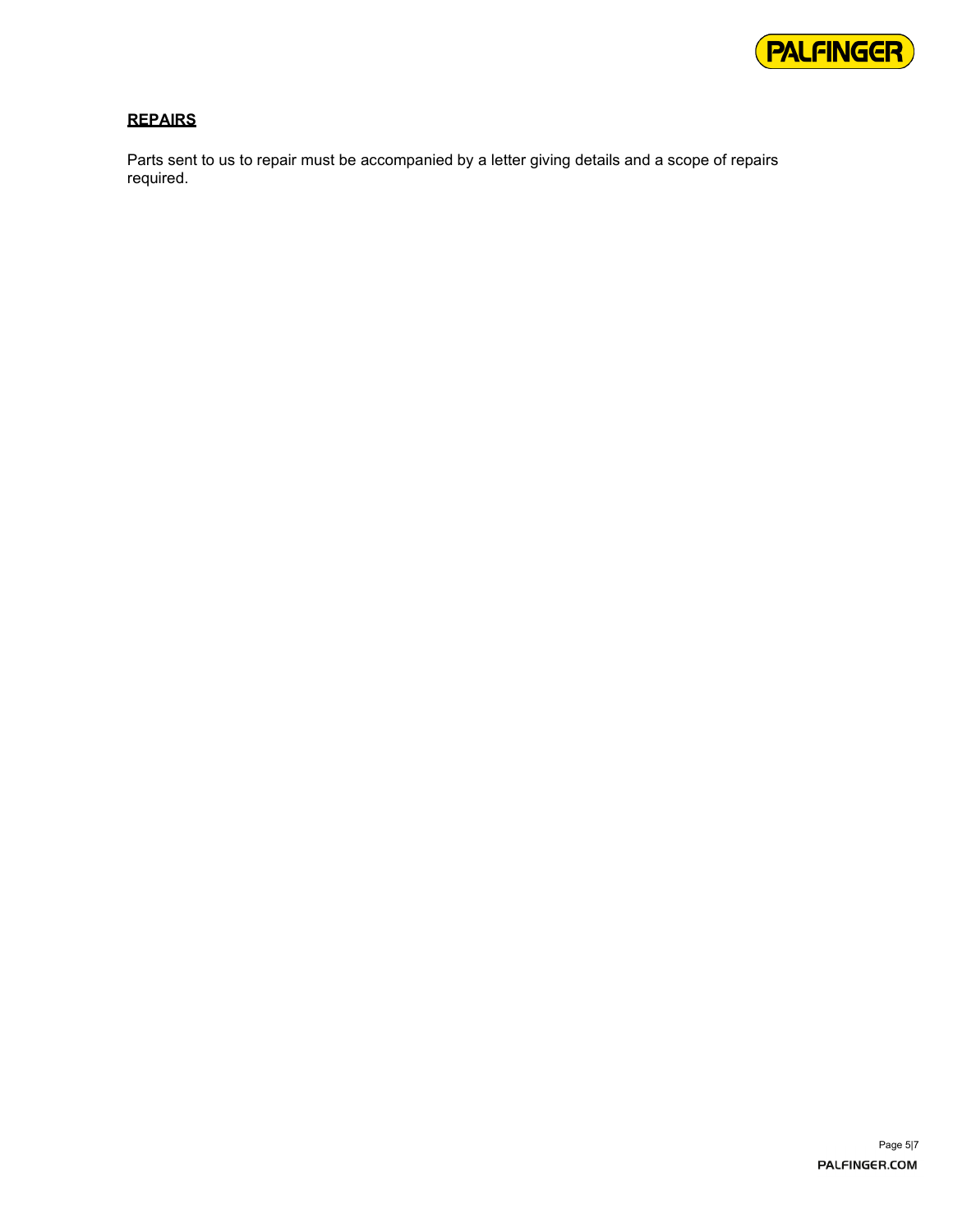

## **WARRANTY COVERAGE SCHEDULE**

| <b>Model</b>   | <b>Pump and</b><br><b>Motor</b> | <b>Cylinders</b>   | <b>Hardware</b>    | <b>Control System</b> | <b>Hydraulic</b>   |  |  |
|----------------|---------------------------------|--------------------|--------------------|-----------------------|--------------------|--|--|
| <b>PLR</b>     | 2 yr                            | 3 yr               | 2 yr               | 2 yr                  | 2 yr               |  |  |
| <b>ILP</b>     | 2 yr                            | 3 yr               | $2 \underline{yr}$ | 2 yr                  | 2 yr               |  |  |
| ILT ***        | 2 yr                            | 3 yr               | 2 <sub>yr</sub>    | 2 yr                  | 2 <sub>yr</sub>    |  |  |
| <b>ILUT</b>    | 2 yr                            | 3 yr               | 2 yr               | 2 yr                  | 2 yr               |  |  |
| <b>ILF</b>     | 2 yr                            | 3 yr               | 2 yr               | 2 yr                  | $2 \underline{yr}$ |  |  |
| <b>ILUK</b>    | $2 \underline{yr}$              | 3 yr               | $2 \underline{yr}$ | 2 <sub>yr</sub>       | $2 \underline{yr}$ |  |  |
| $\mathsf{ILU}$ | 2 yr                            | 3 yr               | $2 \underline{yr}$ | 2 yr                  | $2 \underline{yr}$ |  |  |
| <b>ILFP</b>    | 2 yr                            | 3 yr               | 2 <sub>yr</sub>    | 2 yr                  | 2 yr               |  |  |
| ILQ            | 2 yr                            | 3 yr               | 2 yr               | 2 yr                  | 2 <sub>yr</sub>    |  |  |
| ILK            | 2 yr                            | 3 yr               | 2 <sub>yr</sub>    | 2 yr                  | 2 <sub>yr</sub>    |  |  |
| <b>ILSL</b>    | 2 <sub>yr</sub>                 | $3 \underline{yr}$ | $2 \underline{yr}$ | 2 yr                  | 2 yr               |  |  |
| ILD plus       | 3 yr                            | 3 yr               | 3 yr               | 3 yr                  | 3 yr               |  |  |
| <b>PTV</b>     | 3 yr                            | 3 yr               | $3 \underline{yr}$ | 3 yr                  | $3 \text{ yr}$     |  |  |
| ILM plus       | 3 yr                            | 2 yr               | 2 <sub>yr</sub>    | 2 yr                  | 2 yr               |  |  |
| <b>MINIFIX</b> | 3 yr                            | 2 yr               | 2 <sub>yr</sub>    | 2 yr                  | 2 yr               |  |  |
| <b>CITIFIX</b> | 1 yr                            | 1 yr               | 1 yr               | 1 yr                  | 1 yr               |  |  |
|                |                                 |                    |                    |                       |                    |  |  |

**\*\*\*Includes walk ramp and power down units**

**\*\*\* DC Chargers and Solar panels have only 1 year manufacturer warranty**